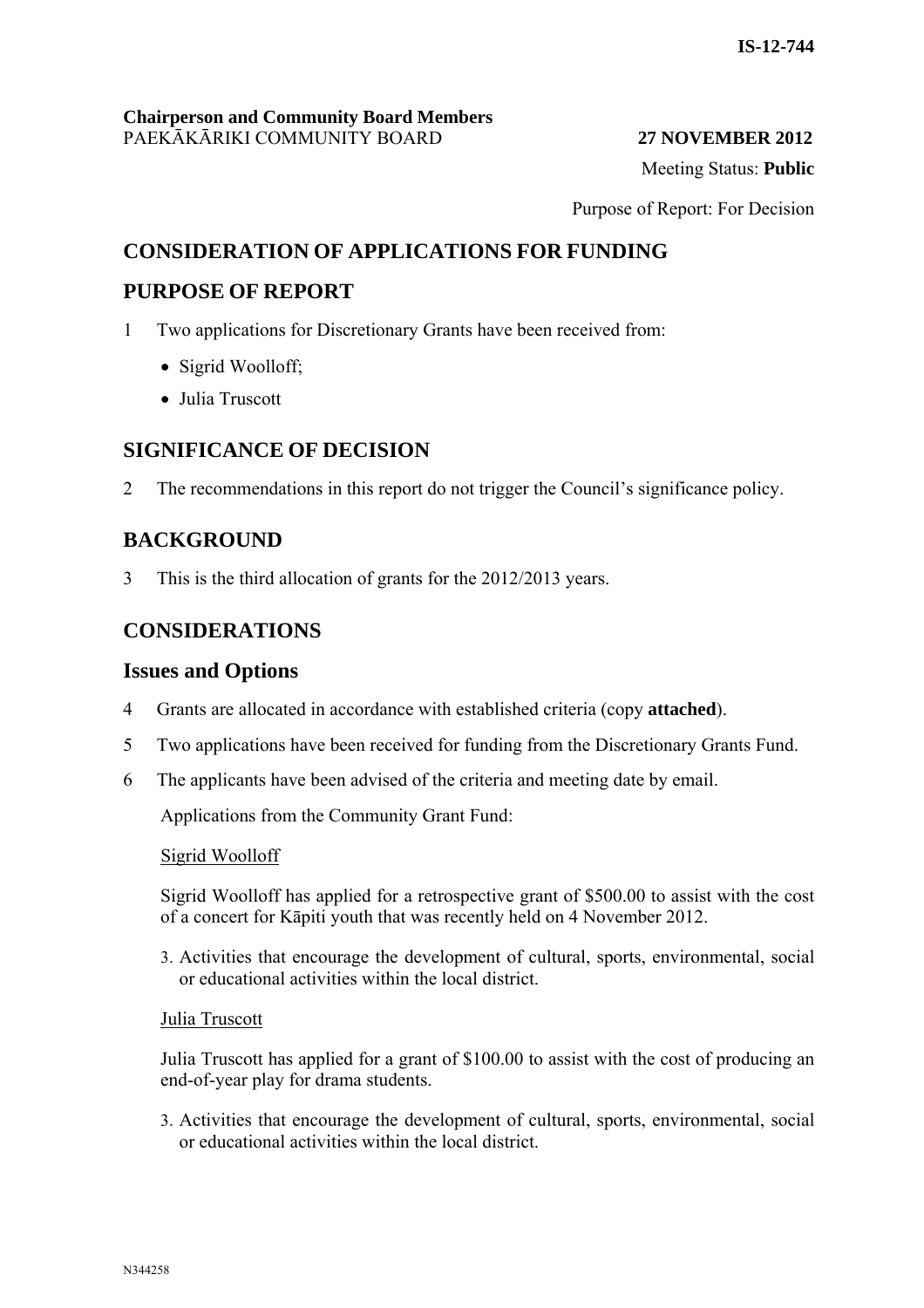## **FINANCIAL CONSIDERATIONS**

| 2012/2013 Budget Allocation | <b>Total Allocated To Date</b> | <b>Total Available for Distribution</b> |
|-----------------------------|--------------------------------|-----------------------------------------|
| \$3,000                     | \$894.20                       | \$2,105.80                              |

7 Below are the successful applicants from the 2012/2013 year for the Board's information:

| <b>Date</b>        | <b>Recipient</b>                      | <b>Amount</b> | <b>Purpose of Grant</b>                                                                                                    | <b>Report</b><br><b>Back</b> |
|--------------------|---------------------------------------|---------------|----------------------------------------------------------------------------------------------------------------------------|------------------------------|
| 10 July 2012       | Kāpiti Timebank                       | \$250         | to assist with costs associated with<br>producing a short film project                                                     |                              |
| 10 July 2012       | Mary Gow 'Mulled<br>Wine Concerts'    | \$250         | setting up a website page for the Mulled<br>Wine Concerts                                                                  |                              |
| 10 July 2012       | Paekākāriki Sports Club               | \$250         | to assist with costs associated with<br>providing new bibs to all junior teams                                             |                              |
| 16 October<br>2012 | Paekākāriki Volunteer<br>Fire Brigade | \$144.20      | to assist with the expense of the Brigade's<br>25 years services dinner being held next<br>year on Saturday, 2 March 2013. |                              |

## **DELEGATIONS**

- 8 The Community Boards are delegated to:
	- *5.7 Consider and approve the allocation of community-based grant funds as deemed appropriate under their agreed criteria of both existing schemes and any granting schemes that may be approved through the Annual Plan process or the Long Term Council Community Plan (LTCCP) process.*

## **OTHER CONSIDERATIONS**

9 There are no legal, consultation, policy implications, publicity or any other considerations related to this report.

## **RECOMMENDATIONS**

- 10 That the Paekākāriki Community Board approves of a retrospective funding application from Sigrid Woolloff for \$ to assist with the cost of a concert that was recently held for the youth of Kāpiti.
- 11 That the Paekākāriki Community Board approves of a funding application from Julia Truscott for \$ to assist with the cost of producing an end-of-year play for drama students.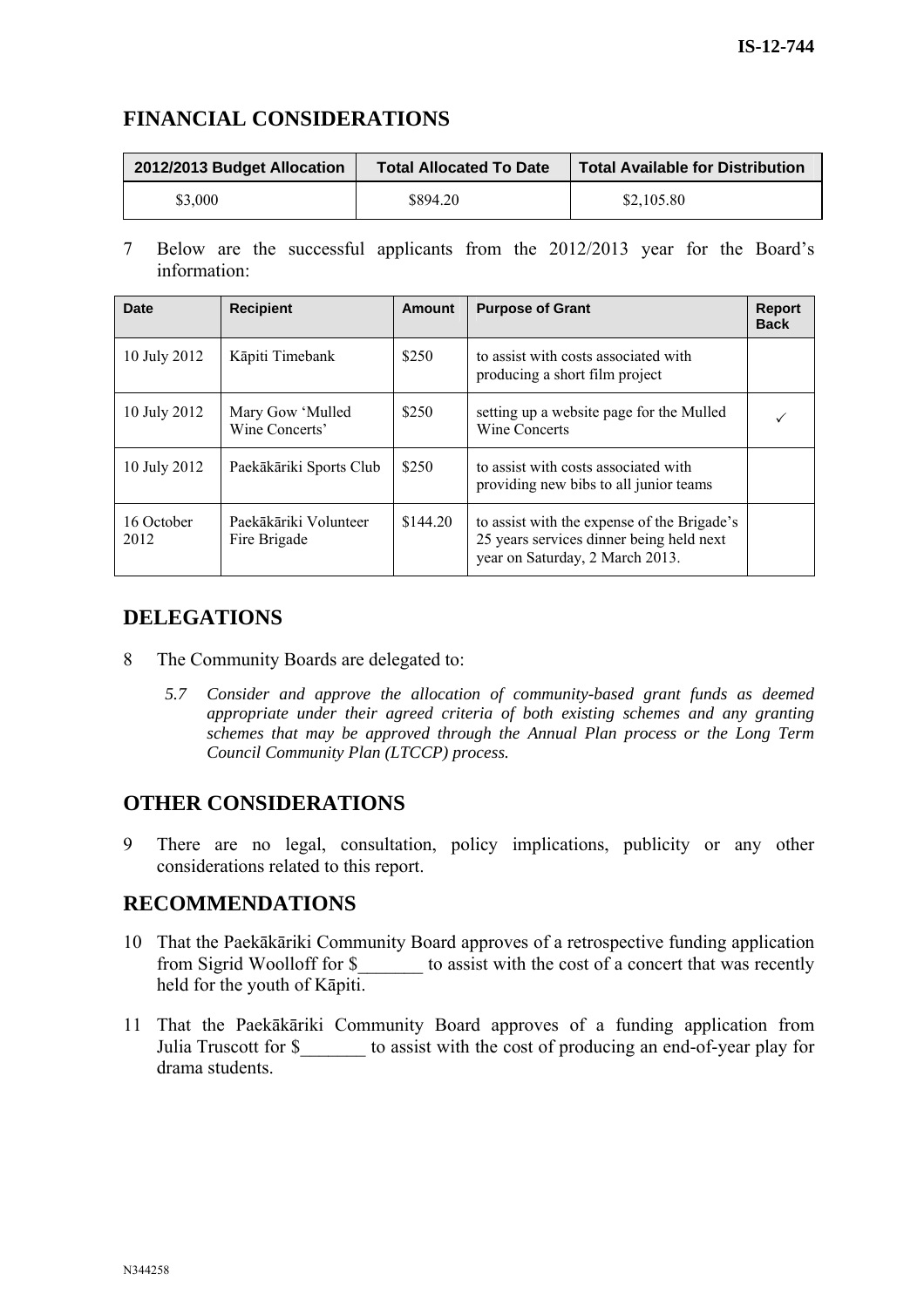Report prepared by: Approved for submission by:

## Marg Harris Sean Mallon **EXECUTIVE SECRETARY INFRASTRUCTURE SERVICES**

#### **ATTACHMENTS**

- Discretionary Grants Criteria
- Applications from:
	- Sigrid Woolloff; and
	- Julia Truscott

# **GROUP MANAGER INFRASTRUCTURE SERVICES**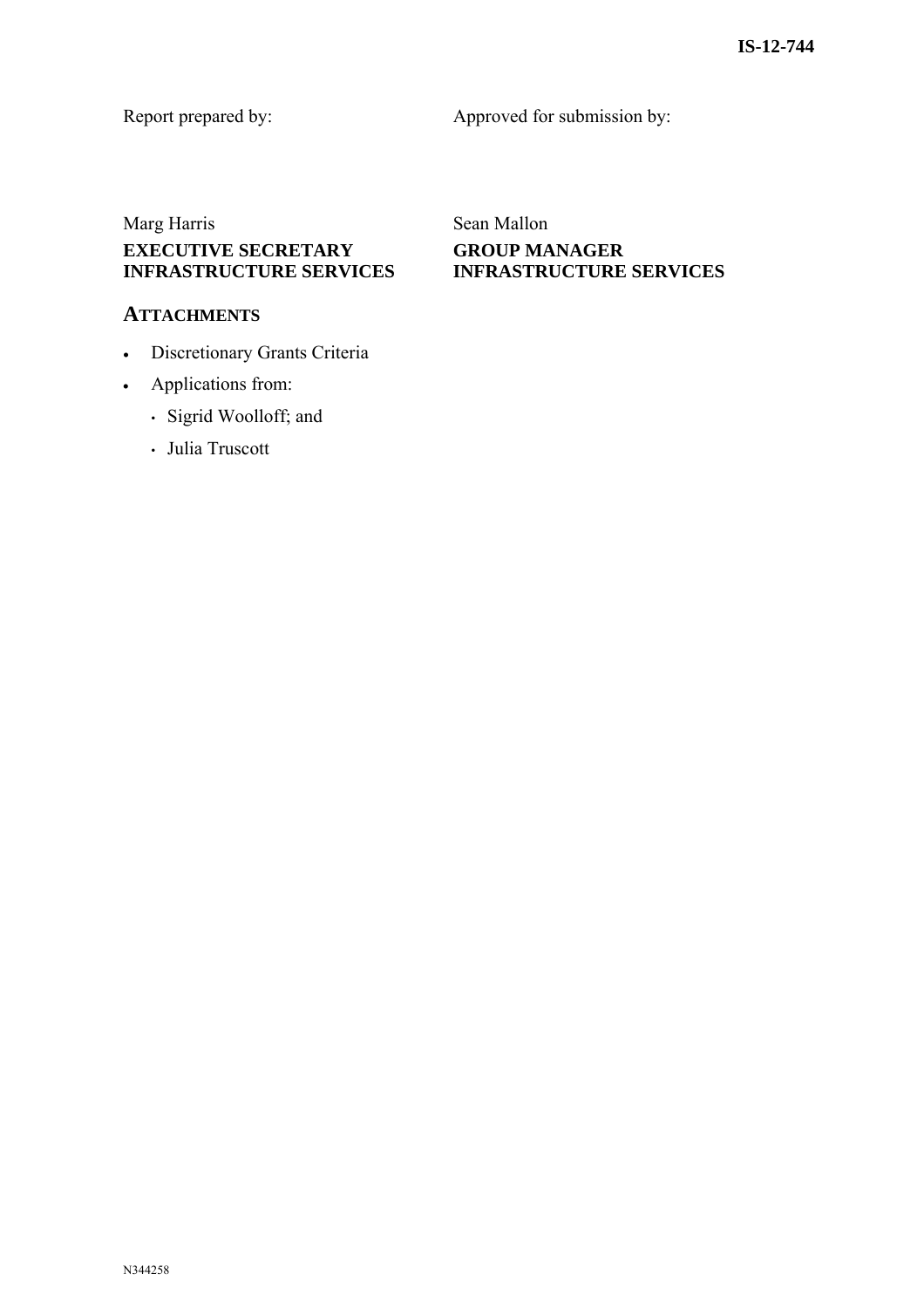#### **Discretionary Grants**

The Paekakariki Community Board will consider the applications that support:

- community groups contributing directly<sup>1</sup> to wider community wellbeing  $$ environmental, social, cultural and economic.  $(1)$  this relates to community groups specifically set up to help people in the community and/ or improve the local environment. It does not include business development initiatives.)
- individual young people or youth organisations where there is an opportunity to excel at a range of cultural, educational, and sporting<sup>2</sup> achievements.  $(2)$  the Community Board will not consider applications relating sporting activities where there is potential for these to be funded by SPARC.)
- progressing the activities of community groups in the areas of culture, sport and recreation that advance the general enjoyment and wellbeing of the community<sup>3</sup>.  $(3)$  this relates to groups that while not having a particular focus on improving social wellbeing, do contribute to the general feel and enjoyment of the community – for example, a Music Society, a group set up to put on a concert or event, a sports club.)

#### **Eligible Groups**

- 1. Applicants who reside in Paekākāriki; or
- 2. Paekākāriki based organisations, or projects and organisations that demonstrate a clear benefit to Paekākāriki.
- 3. Churches and schools will be eligible in special circumstances.
- 4. Groups or individuals that are unable to receive sufficient grants from other sources because of the timeframe or because they are otherwise ineligible.
- 5. Groups must be non-profit making.
- 6. Purely recreational adult groups shall be eligible in relation to youth, the aged, people with disabilities or the socially disadvantaged or for unique historic occasions.

#### **Eligible Purposes**

- 4. Unique or infrequent events that are historically important to the area.
- 5. Special events that will promote the area and enhance opportunities within the area.
- 6. Activities that encourage the development of cultural, sports, environmental, social or educational activities within the local district.
- 7. Unique and specially meritorious events that meet none of these criteria, at the discretion of the Community Board.
- 8. Grant to partially or fully offset the cost of any Council permit, licence or resource consent fees on the basis that the proposed activity falls into a "worthy cause" category.
- 9. The remission of hall rental for "worthy causes" in line with Council policy that all remissions of hall rentals be accounted for by being funded as grants from approved grants budgets under the control of the Council or Community Board.